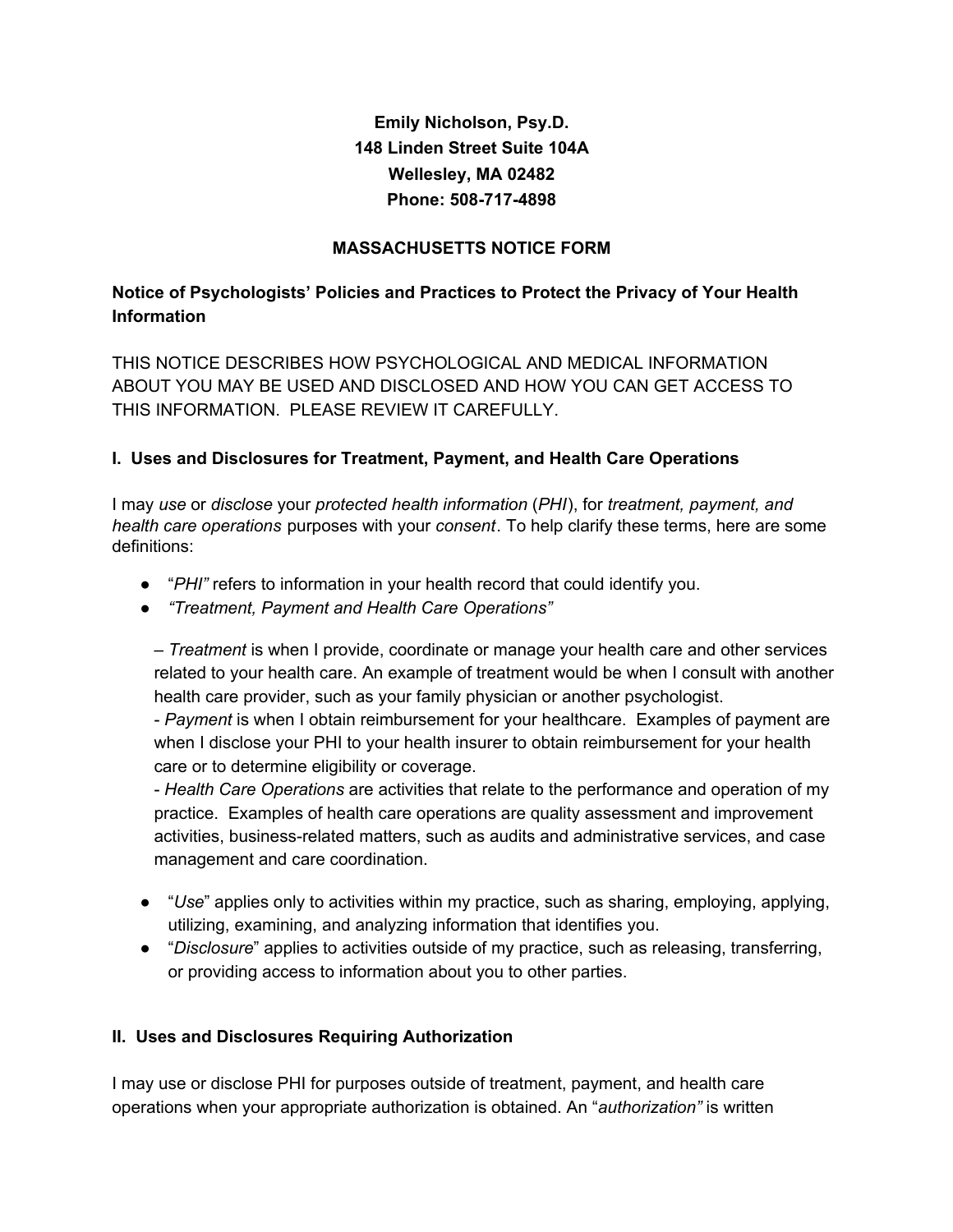permission above and beyond the general consent that permits only specific disclosures. In those instances when I am asked for information for purposes outside of treatment, payment and health care operations, I will obtain an authorization from you before releasing this information. I will also need to obtain an authorization before releasing your psychotherapy notes. *"Psychotherapy notes"* are notes I have made about our conversation during a private, group, joint, or family counseling session, which I have kept separate from the rest of your medical record. These notes are given a greater degree of protection than PHI.

You may revoke all such authorizations (of PHI or psychotherapy notes) at any time, provided each revocation is in writing. You may not revoke an authorization to the extent that (1) I have relied on that authorization; or (2) if the authorization was obtained as a condition of obtaining insurance coverage, and the law provides the insurer the right to contest the claim under the policy.

I will also obtain an authorization from you before using or disclosing: (1)PHI in a way that is not described in this Notice. (2) PHI for marketing purposes. (3) PHI in a way that is considered a sale of PHI

#### **III. Uses and Disclosures with Neither Consent nor Authorization**

I may use or disclose PHI without your consent or authorization in the following circumstances:

- **Child Abuse:** If I, in my professional capacity, have reasonable cause to believe that a minor child is suffering physical or emotional injury resulting from abuse inflicted upon him or her which causes harm or substantial risk of harm to the child's health or welfare (including sexual abuse), or from neglect, including malnutrition, I must immediately report such condition to the Massachusetts Department of Social Services.
- **Adult Abuse:** If I have reasonable cause to believe that an elderly person (age 60 or older) is suffering from or has died as a result of abuse (including financial exploitation), I must immediately make a report to the Massachusetts Department of Elder Affairs. I must make a report to the Disabled Persons Protection Commission and/or other appropriate agencies, if I have reasonable cause to believe that a mentally or physically disabled person is suffering from or has died as a result of a reportable condition, which includes non-consensual sexual activity (see below). I need not report abuse if you are a disabled person and you invoke the psychotherapist-patient privilege to maintain confidential communications.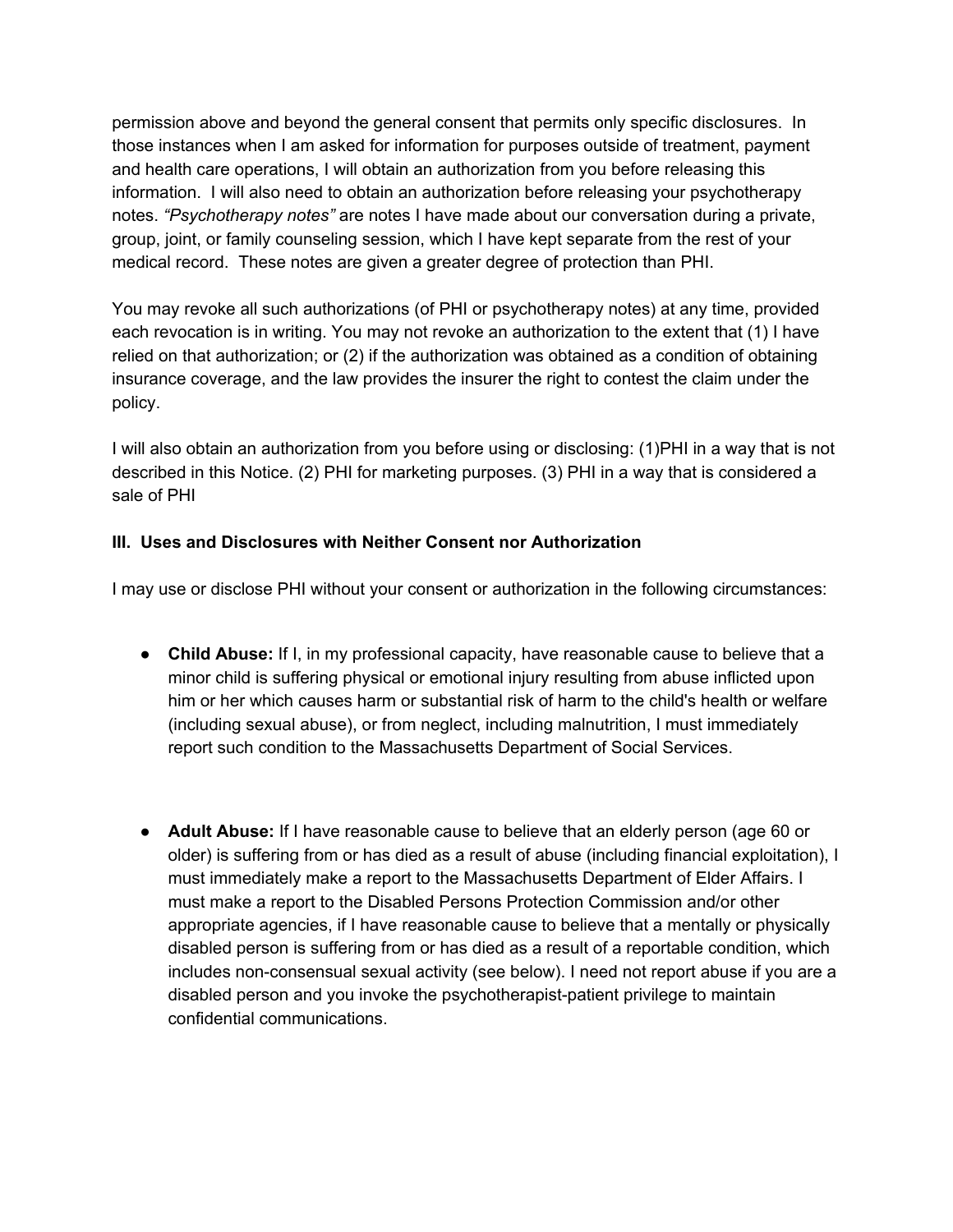- **Health Oversight:** The Board of Registration of Psychologists has the power, when necessary, to subpoena relevant records should I be the focus of an inquiry.
- **Judicial or Administrative Proceedings:** If you are involved in a court proceeding and a request is made for information about your diagnosis and treatment and the records thereof, such information is privileged under state law and I will not release information without written authorization from you or your legally-appointed representative, or a court order. The privilege does not apply when you are being evaluated for a third party or where the evaluation is court-ordered. You will be informed in advance if this is the case.
- **Serious Threat to Health or Safety:** If you communicate to me an explicit threat to kill or inflict serious bodily injury upon an identified person and you have the apparent intent and ability to carry out the threat, I must take reasonable precautions. Reasonable precautions may include warning the potential victim, notifying law enforcement, or arranging for your hospitalization. I must also do so if I know you have a history of physical violence and I believe there is a clear and present danger that you will attempt to kill or inflict bodily injury upon an identified person. Furthermore, if you present a clear and present danger to yourself and refuse to accept further appropriate treatment, and I have a reasonable basis to believe that you can be committed to a hospital, I must seek said commitment and may contact members of your family or other individuals if it would assist in protecting you.
- **Worker's Compensation:** If you file a workers' compensation claim, your records relevant to that claim will not be confidential to entities such as your employer, the insurer and the Division of Worker's Compensation.

When the use and disclosure without your consent or authorization is allowed under other sections of Section 164.512 of the Privacy Rule and the state's confidentiality law. This includes certain narrowly-defined disclosures to law enforcement agencies, to a health oversight agency (such as HHS or a state department of health), to a coroner or medical examiner, for public health purposes relating to disease or FDA-regulated products, or for specialized government functions such as fitness for military duties, eligibility for VA benefits, and national security and intelligence.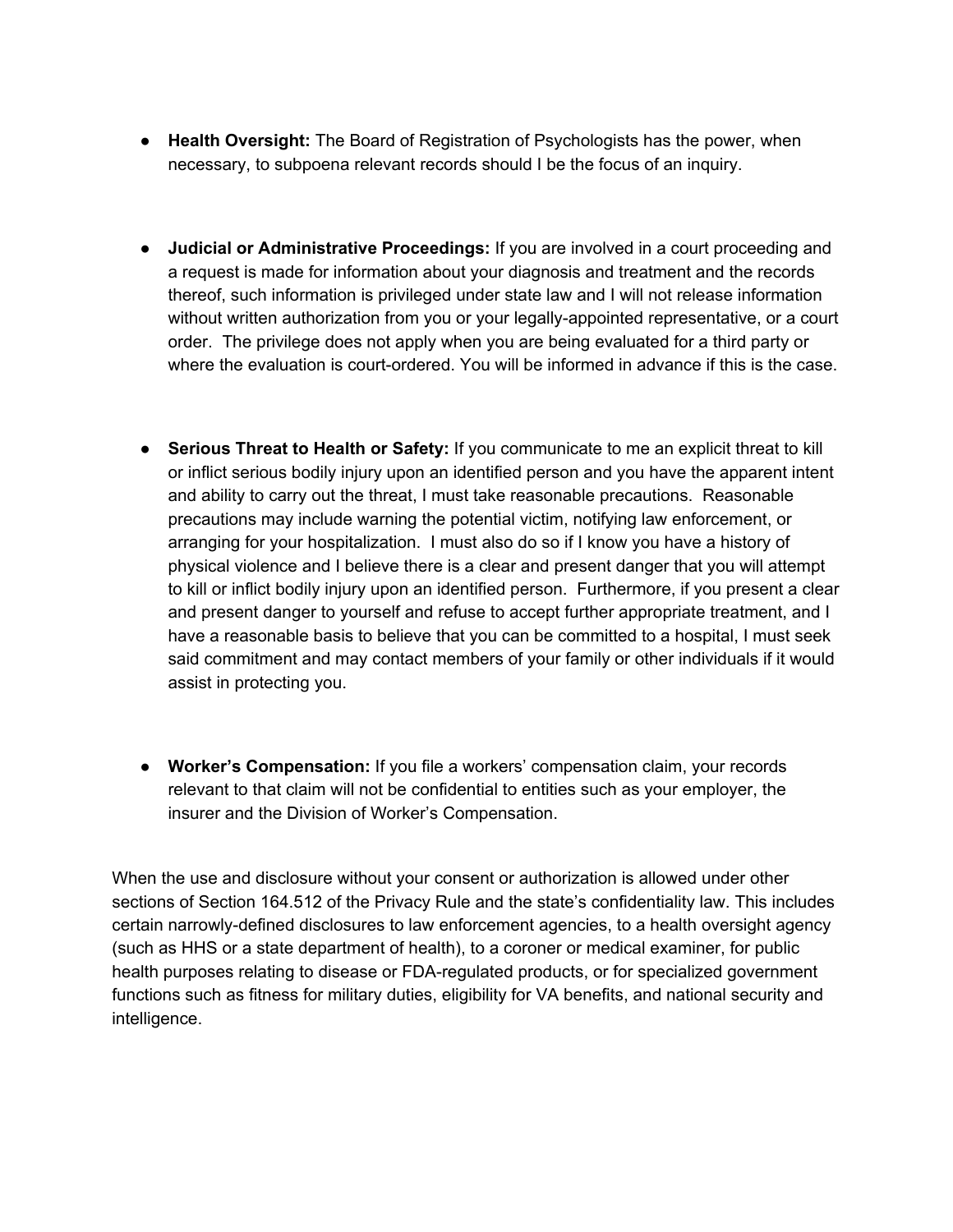There may be additional disclosures of PHI that I am required or permitted by law to make without your consent or authorization, however the disclosures listed above are the most common.

# **IV. Patient's Rights and Psychologist's Duties**

Patient's Rights:

- *Right to Request Restrictions* You have the right to request restrictions on certain uses and disclosures of protected health information about you. However, I am not required to agree to a restriction you request.
- *Right to Receive Confidential Communications by Alternative Means and at Alternative Locations* – You have the right to request and receive confidential communications of PHI by alternative means and at alternative locations. (For example, you may not want a family member to know that you are seeing me. Upon your request, I will send your bills to another address.)
- *Right to Inspect and Copy*  You have the right to inspect or obtain a copy (or both) of PHI and psychotherapy notes in my mental health and billing records used to make decisions about you for as long as the PHI is maintained in the record. I may deny your access to PHI under certain circumstances, but in some cases, you may have this decision reviewed. On your request, I will discuss with you the details of the request and denial process.
- *Right to Amend* You have the right to request an amendment of PHI for as long as the PHI is maintained in the record. I may deny your request. On your request, I will discuss with you the details of the amendment process.
- *Right to an Accounting* You generally have the right to receive an accounting of disclosures of PHI for which you have neither provided consent nor authorization (as described in Section III of this Notice). On your request, I will discuss with you the details of the accounting process.